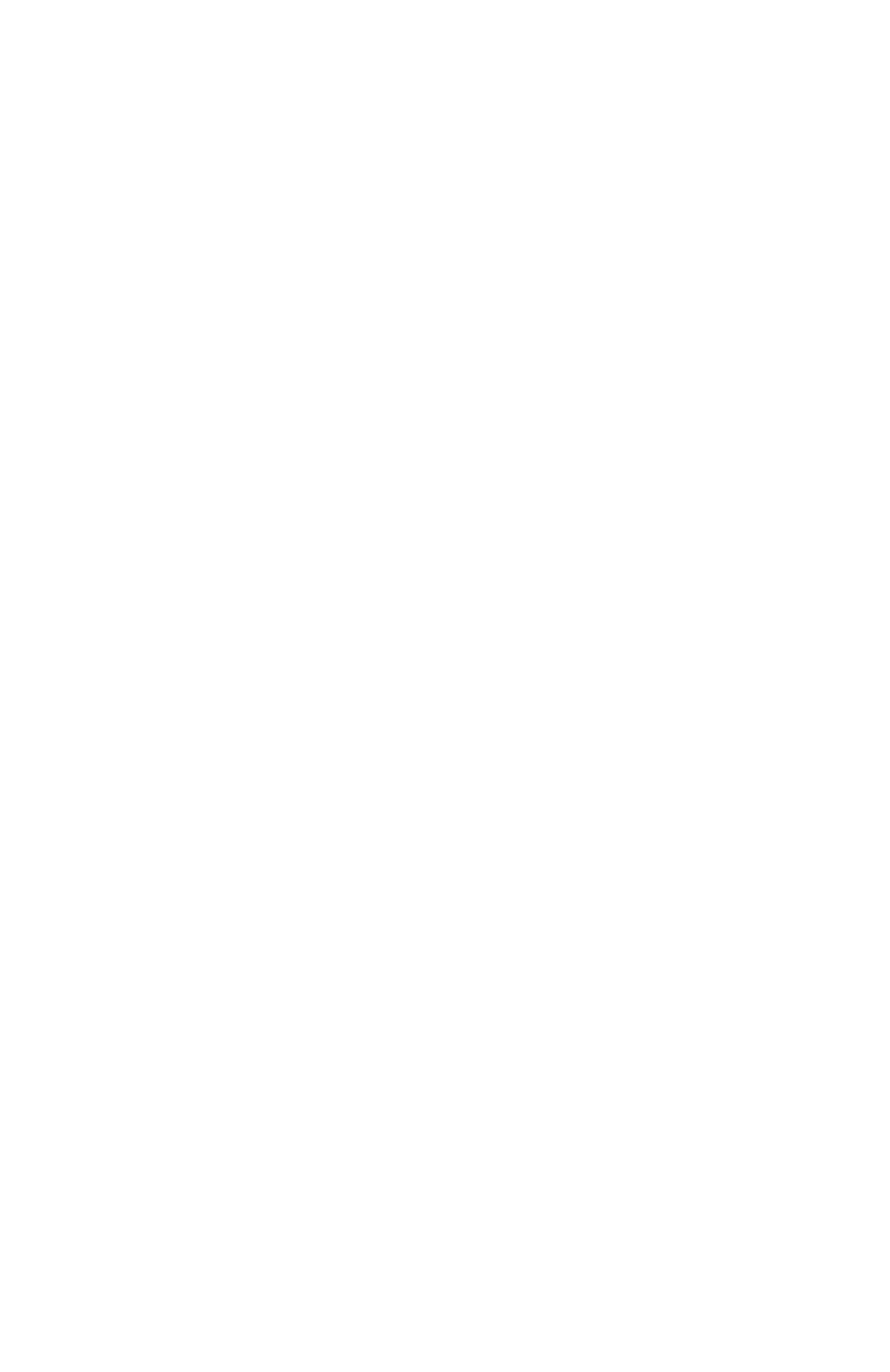

 purchasing a particular product through a consortium. These would include knowl- same database delivered through another ing for the very same product licensed for should—consider as much information edge of the pricing for comparable databases, knowledge of the pricing for the vendor, and even knowledge of the prican individual library. Libraries can—and of this sort as is feasible in order to make an informed decision on whether to subscribe to a product through a particular consortial arrangement.

 in consortial purchases (but one that is rather difficult to quantify) is whether the the methods for the dividing of costs described above can be said to be fair Another factor that libraries consider allocation of costs within the consortium is fair. There is some sense, but perhaps only a theoretical one, in which each of because they are all based on formulae that are systematically applied.

 Some of the factors that one would con- in apportioning costs within a consortium sider in describing the notion of fairness are self-evident, including:

 • Simplicity and clarity: All participants can understand the method of apportioning costs and are not left with the suspicion that they are being disadvantaged by a complex formula they do not understand.

 • Equity and impartiality: All participants feel that they and (perhaps more important) all other participants are paying their fair share of the costs.13

 Important as they are, these ideas of fairness in a consortial purchase. It cost for an individual library that is higher institution is asked to incur additional costs for the sake of the consortium, of recognize this fact and explicitly adopt operating principles that prevent such a situation from developing.<sup>14</sup> One can are not sufficient for defining the notion must be noted that it is possible for each of the three methods for dividing costs discussed above to generate an allocated than the cost would be for that library to subscribe that product without the consortium. This is particularly true of the two simplest methods for dividing costs. Institutions at the extremes, specifically large institutions when dividing costs by FTE and small institutions when dividing costs equally, are most susceptible to this problem. The situation in which one course, can destroy the fabric that holds the consortium together. Many consortia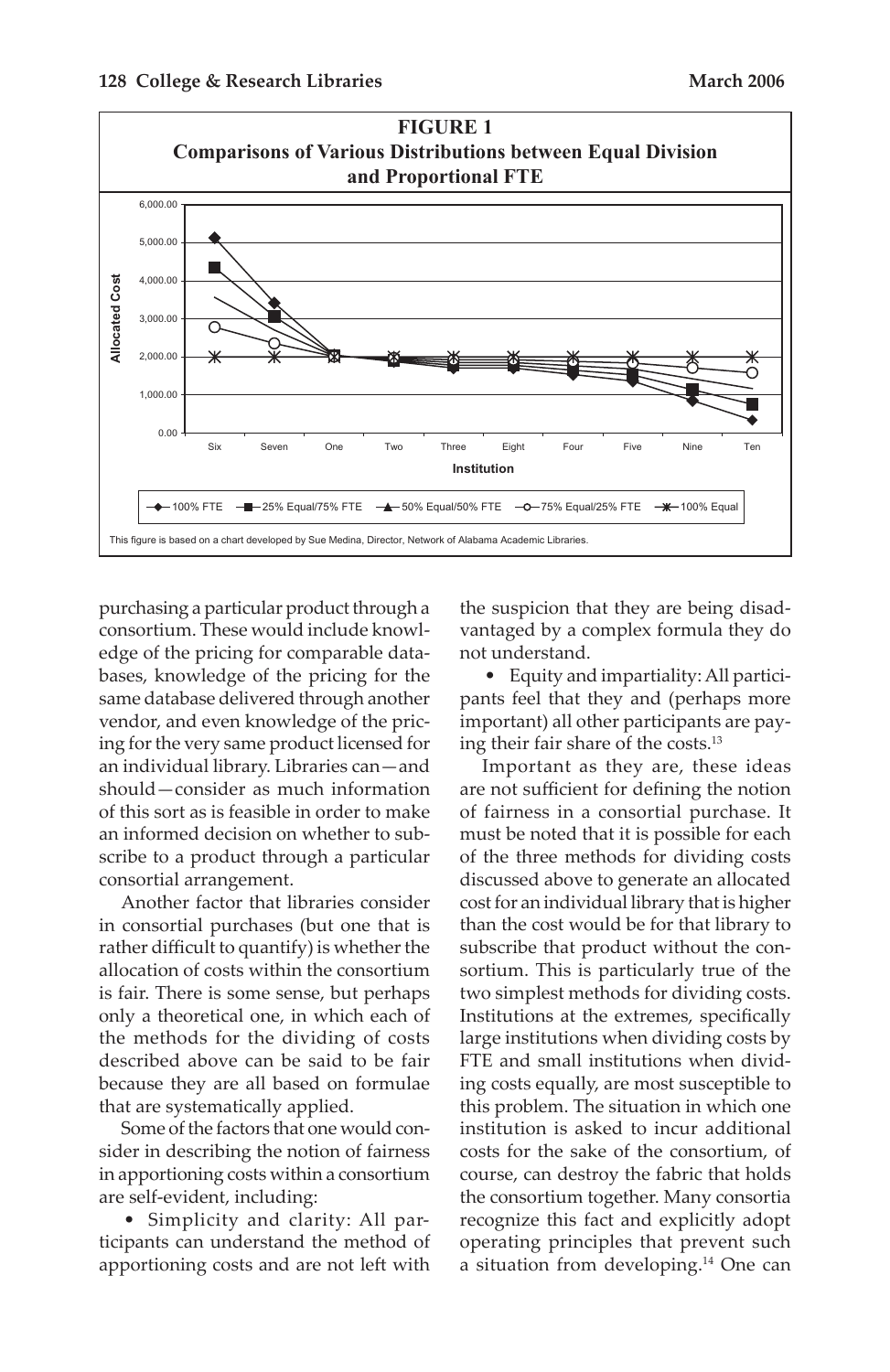vidual libraries would incur if purchasing conclude, then, that the costs that indiindependently ought to be accounted for in determining a fair allocation of costs within a consortium.

 Because individual libraries are likely to consider their potential costs for a given resource from both the individual and consortial point of view, perhaps this should be factored into the notion of what makes for a fair allocation of costs within the consortium itself. This can be done by taking into account how the participants in the consortial license share in the *savings*  achieved by the consortium. It could be ar- gued, in fact, that a consortium's failure to consider the cost savings realized through the consortial arrangement and the effec- tive distribution of those savings among its members can lead to the perception that the allocation of costs in the consortium is unfair. In many ways, fairness is essentially a perception of the participants.<sup>15</sup> This be-ing the case, because all, or at least many, of  the foregoing methods of allocating costs can be said to be equitable and impartial, it may be that the only meaningful *measure*  of fairness is the equitable distribution of cost savings among participants.

# **Proportionally Distributed Savings**

 every institution in the consortium are is published. When individual institu- discount equally to each institution in the In some cases, in addition to the cost for a particular product for the consortium, the individual costs for that product for also known. This would be the case, for example, if the vendor's pricing scheme tions' costs are known, it is a relatively simple calculation to apply the consortial consortium.

 in table 3 is calculated by determining the percentage discount from the total list (the Total under Allocated Cost) and then applying that discount to the list price The allocated cost for each institution price for the discounted consortial price

| <b>TABLE 3</b>                                                                                                                         |                                                                          |           |                   |                                |         |                |               |  |  |
|----------------------------------------------------------------------------------------------------------------------------------------|--------------------------------------------------------------------------|-----------|-------------------|--------------------------------|---------|----------------|---------------|--|--|
| <b>Equal Percentage Savings Per Institution</b>                                                                                        |                                                                          |           |                   |                                |         |                |               |  |  |
|                                                                                                                                        | <b>FTE</b>                                                               | $\%$ /FTE | <b>List Price</b> | $\%$ /Cost<br><b>Allocated</b> |         | <b>Savings</b> | $\frac{0}{0}$ |  |  |
|                                                                                                                                        | <b>Savings</b><br>Cost                                                   |           |                   |                                |         |                |               |  |  |
| <b>Consortium A</b>                                                                                                                    |                                                                          |           |                   |                                |         |                |               |  |  |
| Institution 1                                                                                                                          | 6,000                                                                    | 24.00%    | 4,095.00          | 3,631.02                       | 23.43%  | 463.98         | 11.33%        |  |  |
| Institution 2                                                                                                                          | 5,500                                                                    | 22.00%    | 3,795.00          | 3,365.01                       | 21.72%  | 429.99         | 11.33%        |  |  |
| Institution 3                                                                                                                          | 5,000                                                                    | 20.00%    | 3,495.00          | 3,099.00                       | 20.00%  | 396.00         | 11.33%        |  |  |
| Institution 4                                                                                                                          | 4,500                                                                    | 18.00%    | 3,195.00          | 2,832.99                       | 18.28%  | 362.01         | 11.33%        |  |  |
| Institution 5                                                                                                                          | 4,000                                                                    | 16.00%    | 2,895.00          | 2,566.98                       | 16.57%  | 328.02         | 11.33%        |  |  |
| <b>TOTAL</b>                                                                                                                           | 25,000                                                                   | 100.00%   | 17,475.00         | 15,495.00                      | 100.00% | 1,980.00       | 11.33%        |  |  |
| <b>Consortium B</b>                                                                                                                    |                                                                          |           |                   |                                |         |                |               |  |  |
| Institution 6                                                                                                                          | 1,116.06<br>15,000<br>44.78%<br>9,495.00<br>8,378.94<br>42.43%<br>11.75% |           |                   |                                |         |                |               |  |  |
| Institution 7                                                                                                                          | 10,000                                                                   | 29.85%    | 6,495.00          | 5,731.57                       | 29.03%  | 763.43         | 11.75%        |  |  |
| Institution 8                                                                                                                          | 5,000                                                                    | 14.93%    | 3,495.00          | 3,084.19                       | 15.62%  | 410.81         | 11.75%        |  |  |
| Institution 9                                                                                                                          | 2,500                                                                    | 7.46%     | 1,995.00          | 1,760.50                       | 8.92%   | 234.50         | 11.75%        |  |  |
| Institution 10                                                                                                                         | 1,000                                                                    | 2.98%     | 895.00            | 789.80                         | 4.00%   | 105.20         | 11.75%        |  |  |
| <b>TOTAL</b>                                                                                                                           | 33,500                                                                   | 100.00%   | 22,375.00         | 19,745.00                      | 100.00% | 2,630.00       | 11.75%        |  |  |
| The prices in this table, list price (for all institutions) and the discounted consortial price                                        |                                                                          |           |                   |                                |         |                |               |  |  |
| (the Total under Allocated Cost), are derived from the formula used by Encyclopaedia<br>Britannica for its product, Britannica Online. |                                                                          |           |                   |                                |         |                |               |  |  |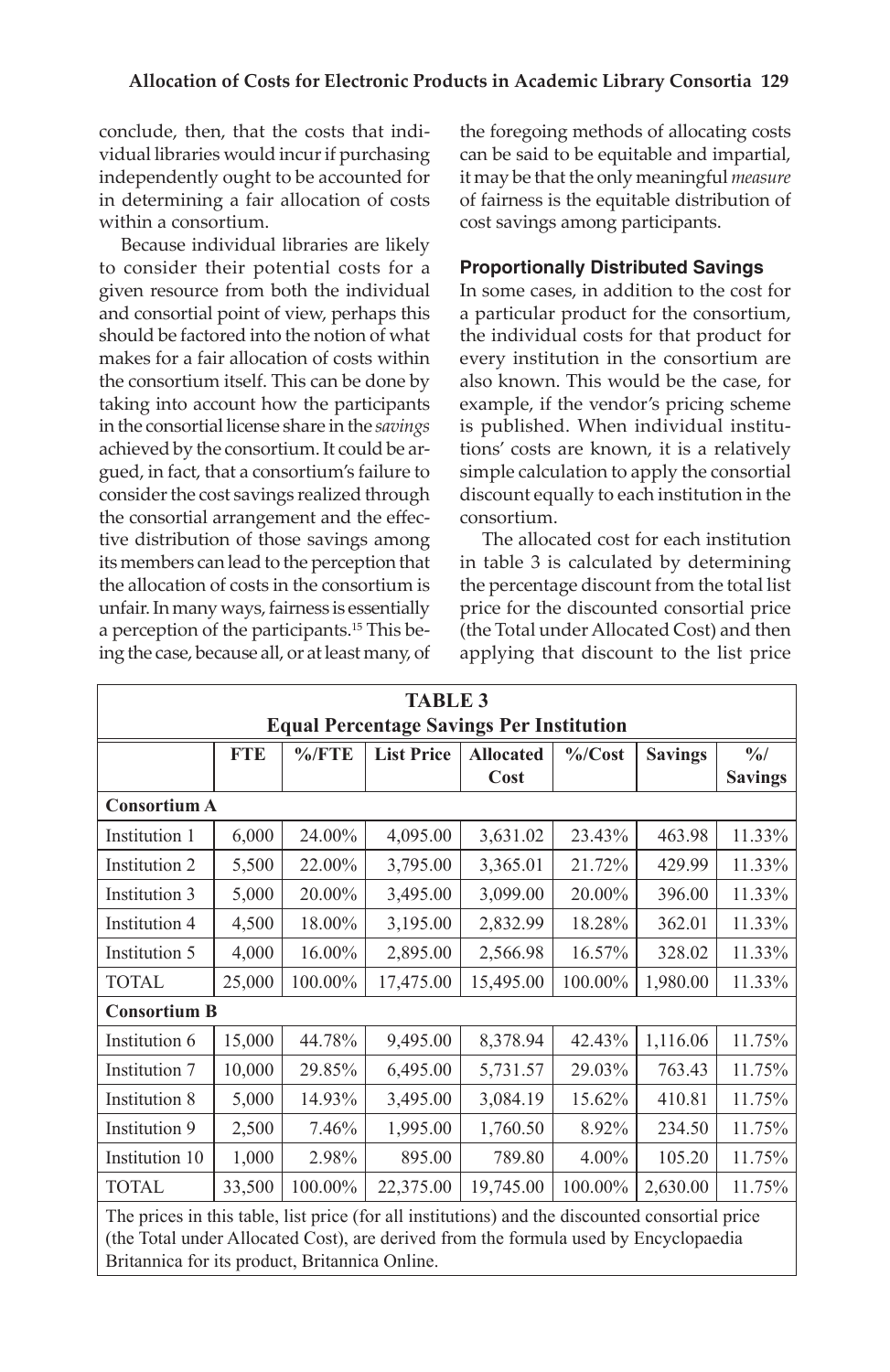the percentage of savings experienced identical to that of all the others. Note cost can be attributed to the tiered formula for each separate institution. As a result, by each institution in the consortium is that the total dollar savings increases for the larger institutions because their proportion of the savings is applied against a larger list price. The slight differences for each institution in table 3 between the percentage of FTE and the percentage of used for determining the list price.

 Vendors' pricing schemes, such as the progressive discounts to larger institu- tions. Thus, a consortium might legiti- should, in fact, make it a goal to distribute savings equally. Alegitimate point of view would be that this is actually favoring the already more heavily discounted. But a decision *not* to distribute consortial savings proportionally may lead to a that exceeds its cost for purchasing it one used in this example, frequently give mately give consideration to whether it larger institutions by giving them a disproportionately larger discount because their initial list price (or quoted price) is situation that violates the principle that no institution should be asked to pay a consortial price for a particular product without the consortium.

## **Approximated Proportional Savings by Institution**

 Some vendors may decline to provide individual pricing for every institution for offering discounts to consortia, in fact, of generating numerous, single-institu- tion quotes. But to have some basis on in a consortium. The vendor's rationale may be based on avoiding the overhead which to make a calculation for the distribution of the savings experienced by the consortium, at least some pricing for individual institutions in the consortium must be known. If a vendor can be persuaded to produce individual quotes for *selected* institutions in the consortium, it is possible to deduce approximately the extent to which the vendor is basing its pricing on institutional size. By compar-

 savings in a way that approximates a ing quotes for institutions that, at a minimum, represent the larger and smaller in the consortium, the distribution of costs can be interpolated for the remainder of the institutions in order to distribute the proportional distribution.

 Table 4 illustrates the situation in which the list prices for only the largest, small- est, and midsized institutions are known. The allocated cost for each institution is calculated based on a combination of equal division by institution and proportional division by institutional FTE student en- rollment. But instead of using an arbitrary distribution between equal division and proportional division, the distribution is optimized to produce the smallest differences, calculated as the standard deviation, in the percentage savings of the institutions for which a list price is known. Several things should be noted about this table. First, the distribution between equal division and proportional division differs between the two hypothetical consortia, 14.16 percent/85.84 percent for Consortium A and 6.07 percent/93.93 percent for Con- sortium B.16 Second, there is some amount of variation in the percentage of savings experienced by the institutions in the consortia. Consortium A in the example can achieve a very similar percentage of savings across the consortium, but Consor- tium B cannot. The percentage of savings that the institutions in Consortium B expe- rience ranges from 10.01 to 18.61 percent. But all other possibilities of distribution between equal division and proportional division result in even greater disparities. Of course, this is the result of the use of this technique to *approximate* a proportional distribution of savings to the institutions in the consortium in a situation where only some of the list prices for individual institutions are known.

 is known about how the vendor's pric-This illustration assumes that nothing ing scheme is structured. In some cases, it may be possible to refine the strategy to produce better results. For example, if the vendor uses a tiered pricing scheme,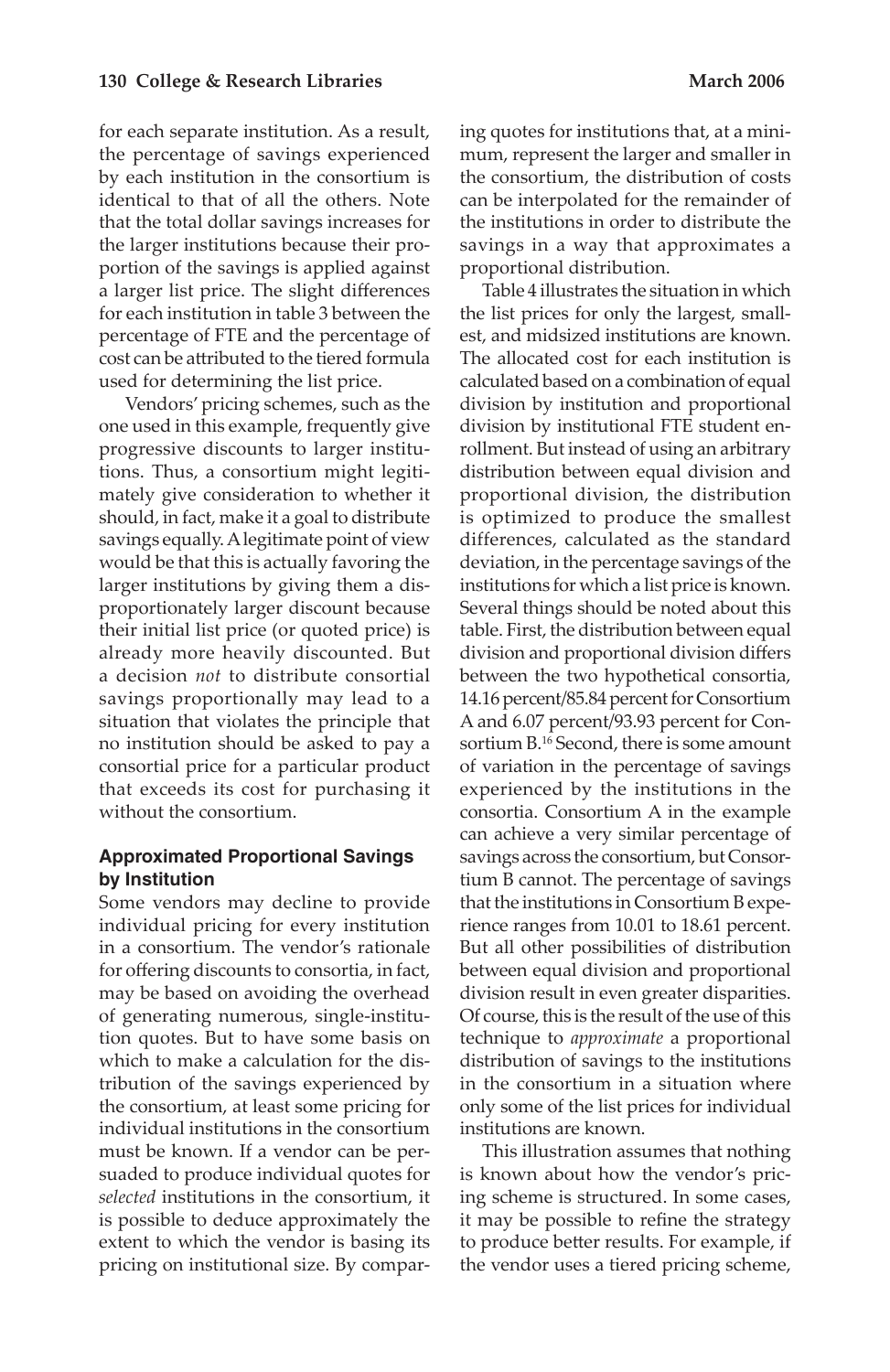|                                                                                     |        |          |                                                                                 |                   | Approximated Proportional Savings by Institution<br><b>TABLE 4</b>                                                                                                                                                                                                                                                                                              |                          |            |          |           |                       |
|-------------------------------------------------------------------------------------|--------|----------|---------------------------------------------------------------------------------|-------------------|-----------------------------------------------------------------------------------------------------------------------------------------------------------------------------------------------------------------------------------------------------------------------------------------------------------------------------------------------------------------|--------------------------|------------|----------|-----------|-----------------------|
|                                                                                     | FTE    | %/FTE    | List Price                                                                      | Division<br>Equal | Proportional<br>by FTE                                                                                                                                                                                                                                                                                                                                          | <b>Allocated</b><br>Cost | $\%$ /Cost | Savings  | %/Savings | Standard<br>Deviation |
| Consortium A                                                                        |        |          |                                                                                 |                   |                                                                                                                                                                                                                                                                                                                                                                 |                          |            |          |           |                       |
| Institution                                                                         | 6,000  | 24.00%   | 4,095.00                                                                        | 438.82            | 3,192.22                                                                                                                                                                                                                                                                                                                                                        | 3,631.04                 | 23.43%     | 463.96   | 11.330%   |                       |
| Institution 2                                                                       | 5,500  | 22.00%   | 3,795.00                                                                        | 438.82            | 2,926.20                                                                                                                                                                                                                                                                                                                                                        | 3,365.02                 | 21.72%     | 429.98   | 11.330%   |                       |
| Institution 3                                                                       | 5,000  | 20.00%   | 3,495.00                                                                        | 438.82            | 2,660.18                                                                                                                                                                                                                                                                                                                                                        | 3,099.00                 | 20.00%     | 396.00   | 11.330%   |                       |
| Institution 4                                                                       | 4,500  | $8.00\%$ | 3,195.00                                                                        | 438.82            | 2,394.16                                                                                                                                                                                                                                                                                                                                                        | 2,832.98                 | 18.28%     | 362.02   | 11.331%   |                       |
| Institution 5                                                                       | 4,000  | 6.00%    | 2,895.00                                                                        | 438.82            | 2,128.14                                                                                                                                                                                                                                                                                                                                                        | 2,566.96                 | 16.57%     | 328.04   | 11.331%   |                       |
| TOTAL                                                                               | 25,000 | 100.00%  | 17,475.00                                                                       | 2,194.10          | 13,300.90                                                                                                                                                                                                                                                                                                                                                       | 15,495.00                | 100.00%    | 1,980.00 | 11.330%   | 0.000006              |
|                                                                                     |        |          |                                                                                 | 14.16%            | 85.84%                                                                                                                                                                                                                                                                                                                                                          |                          |            |          |           |                       |
| <b>Consortium B</b>                                                                 |        |          |                                                                                 |                   |                                                                                                                                                                                                                                                                                                                                                                 |                          |            |          |           |                       |
| Institution 6                                                                       | 15,000 | 44.78%   | 9,495.00                                                                        | 239.70            | 8,304.40                                                                                                                                                                                                                                                                                                                                                        | 8,544.10                 | 43.27%     | 950.90   | 10.015%   |                       |
| Institution 7                                                                       | 10,000 | 29.85%   | 6,495.00                                                                        | 239.70            | 5,536.27                                                                                                                                                                                                                                                                                                                                                        | 5,775.97                 | 29.25%     | 719.03   | 11.071%   |                       |
| Institution 8                                                                       | 5,000  | 4.93%    | 3,495.00                                                                        | 239.70            | 2,768.13                                                                                                                                                                                                                                                                                                                                                        | 3,007.83                 | 15.23%     | 487.17   | 13.939%   |                       |
| Institution 9                                                                       | 2,500  | 7.46%    | 1.995.00                                                                        | 239.70            | 1.384.07                                                                                                                                                                                                                                                                                                                                                        | 1,623.77                 | 8.23%      | 371.23   | 18.608%   |                       |
| Institution 10                                                                      | 1,000  | 2.98%    | 895.00                                                                          | 239.70            | 553.63                                                                                                                                                                                                                                                                                                                                                          | 793.33                   | 4.02%      | 101.67   | 11.360%   |                       |
| TOTAL                                                                               | 33,500 | 100.00%  | 22,375.00                                                                       | 1,198.50          | 18,546.50                                                                                                                                                                                                                                                                                                                                                       | 19,745.00                | 100.00%    | 2,630.00 | 11.754%   | 0.019942              |
|                                                                                     |        |          |                                                                                 | 6.07%             | 93.93%                                                                                                                                                                                                                                                                                                                                                          |                          |            |          |           |                       |
|                                                                                     |        |          | double-lined boxes are excluded from the calculation of the standard deviation. |                   | The figures enclosed in boxes represent figures that are imagined not to be known for the purposes of this illustration. They are excluded from the calculations that determine<br>the distribution of costs within the respective consortia but are shown here so that the reasonableness of the technique can be assessed. Most important, the figures in the |                          |            |          |           |                       |
| The prices in this table, list price (for<br>Britannica for its product, Britannica |        | Online.  |                                                                                 |                   | all institutions) and the discounted consortial price (the Total under Allocated Cost), are derived from the formula used by Encyclopaedia                                                                                                                                                                                                                      |                          |            |          |           |                       |

# **Allocation of Costs for Electronic Products in Academic Library Consortia 131**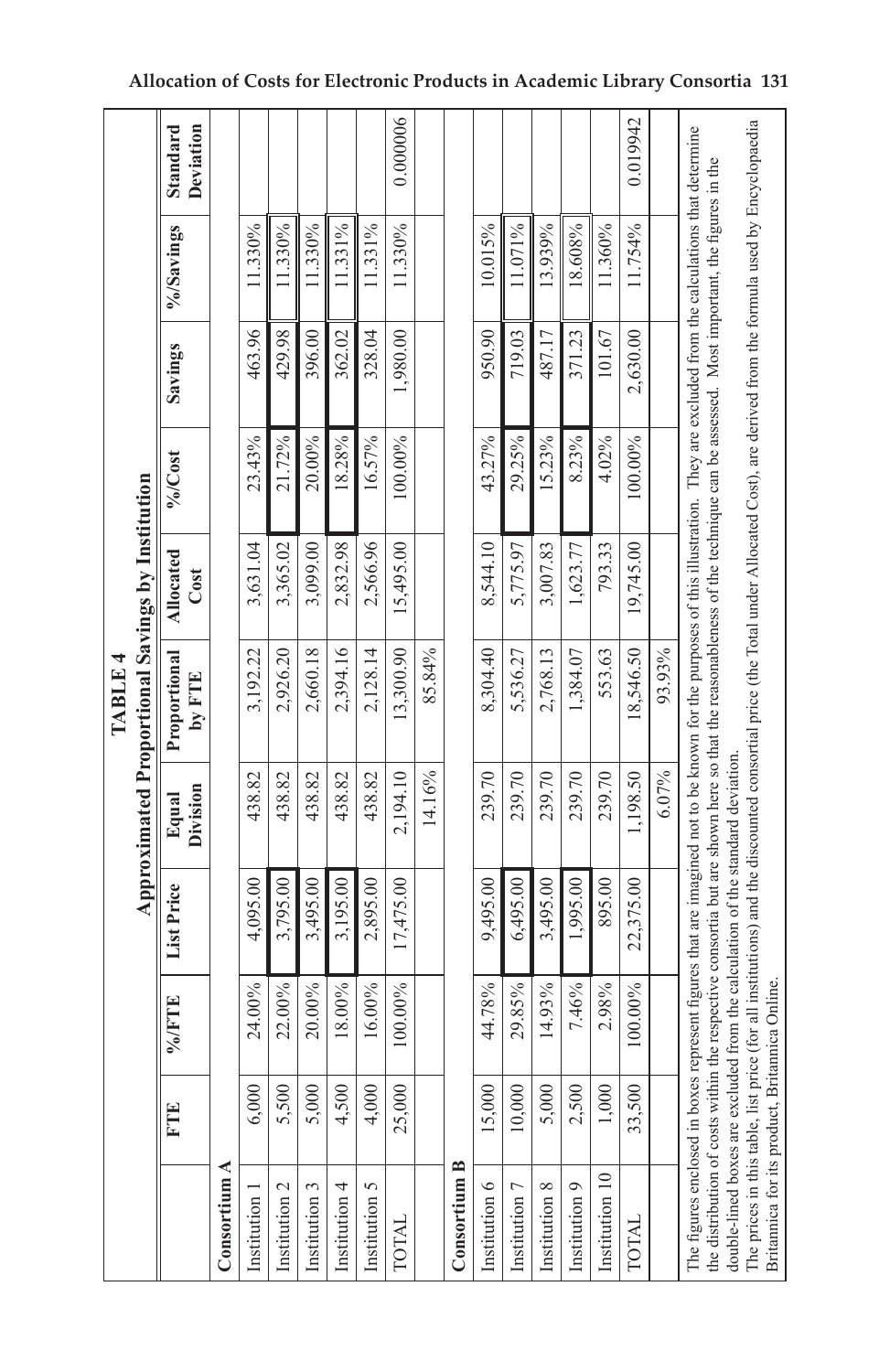it would be best to select institutions near the middle of their respective categories for sample pricing by the vendor in order to produce the most effective cost allocation across the consortium.

# **The Bid Method**

 Possibly one of the more innovative meth- ods consortia have used to determine how by the participants is one that allows participating libraries to use a bidding process to determine (within limits) what they will pay for a particular resource. Inspired, perhaps, by the popularity of the online auctions such as that of the are willing to pay for a given resource licensed through the consortium. The costs for a consortial license will be borne Web site eBay, this method lets libraries bid as a way to indicate the amount they process described below is used by the Network of Alabama Academic Libraries (NAAL).17

 to consortium members soliciting expres- Then a cost analysis is produced and distributed to the group. This analysis illustrates an equal division by institu- a 50/50 combination of equal division and proportional by FTE, the consortium's preferred method. The group of poten- indicating an amount they are willing quoted amount, the consortium proceeds on those terms. However, if the group distributed to the group as a whole with a comparison to the consortium's preferred bids. This re-bid process may continue ultimately be dropped in order to put After an announcement is distributed sions of interest in a particular resource and their responses are collated, an initial quote is requested from the vendor. tion, a proportional division by FTE, and tial participants is asked to respond by to pay to establish the license. If the participants have bid enough to match the has collectively bid too little to begin the license, the institutional bid amounts are method of cost allocation, and the group participants are asked to resubmit their until a solution is found. An institution whose bid is judged to be too low may

 NAAL's practices, although in some cases licenses have been initiated with some order to provide for greater access. In any case, other consortia may choose to adopt the process, or if a library voluntarily together a workable license according to institutions clearly subsidizing others in their own principles of operation in this regard. If an institution is removed from drops out at this stage, the resource will have to be requoted and the bid process resumed.

 For NAAL, the goal in a license es- renewals of the license, for example, if the consortium faces a price increase method are the first asked to increase tablished this way is ultimately to move the division of costs toward the formula of a 50/50 combination of equal division and proportional by FTE. In subsequent from the vendor, those paying less than the amount calculated by the preferred their payments.

 a license for a resource in the face of unplanned for—and possibly unknown— for the resource becomes established, participating institutions can incorporate the necessary funds into their budget The principal value of this technique is that it allows a consortium to initiate potential costs. As the consortial license planning.

### **Apportioning Costs Based on Usage**

 the library or its parent institution. An into service for determining an allocation of costs, and that would appear to be quite promising, is the relative amount of usage appear to pass the test of fairness in that it Most of the methods for allocating costs for consortial purchases discussed above rely on a measure relating to the size of alternative measure that can be brought of the licensed product by the participating members of the consortium. Basing a cost allocation on usage would certainly would be both simple and impartial.

 One drawback to this method, though, is that it is not usable at the beginning of a tics on which to base an allocation of cost. subscription, there being no usage statis-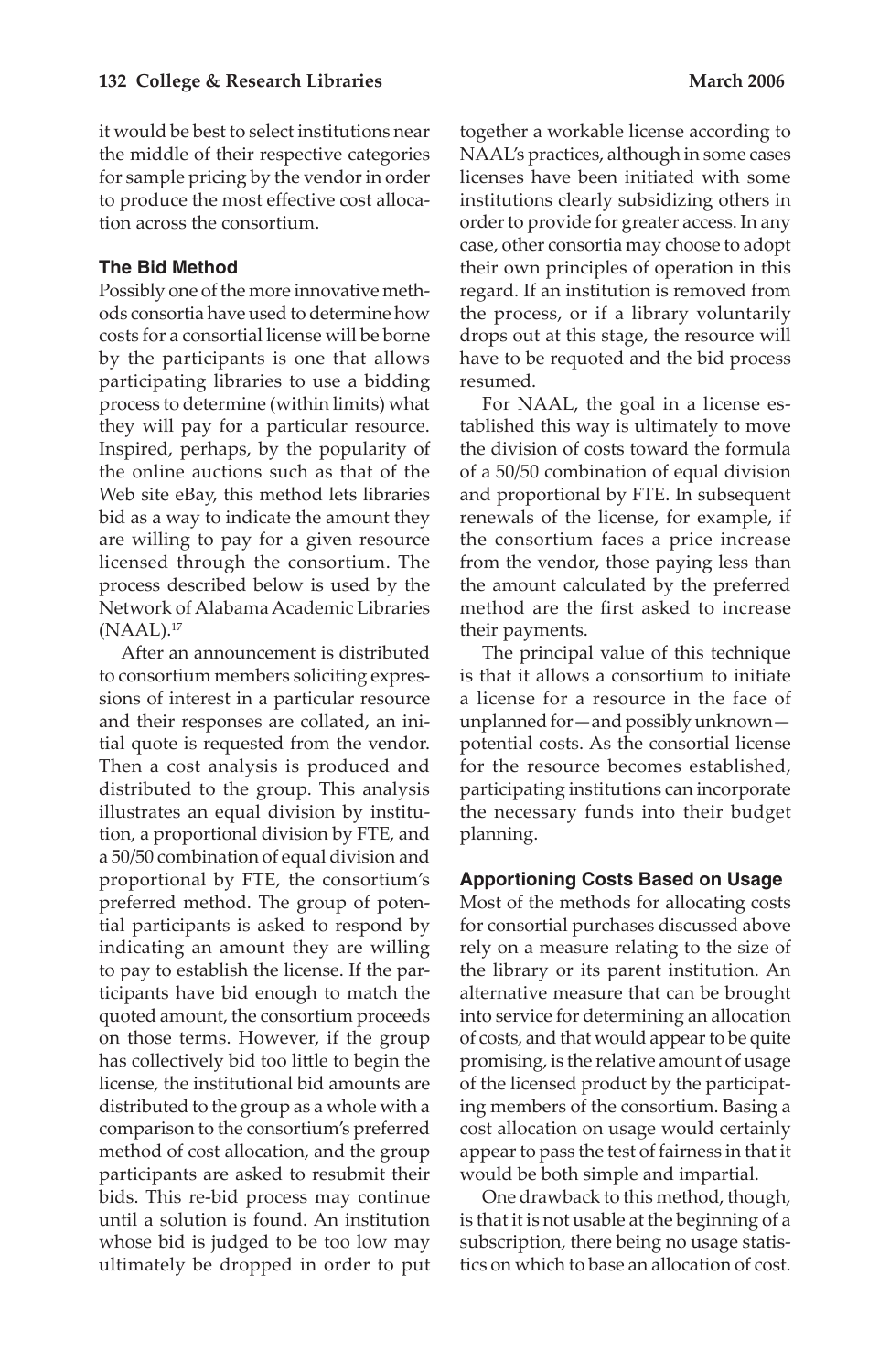## **Allocation of Costs for Electronic Products in Academic Library Consortia 133**

 adoption of this method beginning in year two of the subscription.<sup>18</sup> It must be noted a new institution joins the consortium. Because this method of allocation of costs has been in place long enough for us-This leads some consortia to consider the that this problem also applies whenever is applicable only after the subscription age statistics to be available, some other method would have to be adopted in the subscription's first year.

 scription. When an institution knows that of the resource. So if a usage-based alloca- proach over several subscription years. alternative allocations, one using usage foregoing methods of allocating costs, There is another effect of the absence of usage data at the beginning of a subit will be required to pay for a product in year two based on its usage of the product in year one, it may fear a significant increase in its allocated cost at that time that would force the abrupt cancellation tion is seen as desirable for a consortium, it may be necessary to phase in this ap-This could be done by first making two statistics and the other using one of the

and then gradually shifting the weighting from the latter to the former.

 Vendors offer a variety of usage sta- allocation strategies. Those probably of number of search sessions, the number of searches conducted, and the number of these statistical measures in calculating tistics on which consortia can base their most use for this purpose would be the full-text documents retrieved or printed. Consortia may choose a combination of their cost allocations or may use a single measure.

 Table 5 illustrates the situation with two hypothetical consortia allocating conducted at the respective institutions in the course of the previous year. The the consortia attributed to each institu- subscription among the participants by their costs among participants based on a single measure: the number of searches calculation initially determines the percentage of the aggregate searches within tion and then distributes the cost for the that percentage.

 The search statistics used in table 5 are extrapolated from actual statistics of

| <b>TABLE 5</b>                       |            |           |                 |                 |                  |            |  |  |  |
|--------------------------------------|------------|-----------|-----------------|-----------------|------------------|------------|--|--|--|
| <b>Resource Usage by Institution</b> |            |           |                 |                 |                  |            |  |  |  |
|                                      | <b>FTE</b> | $\%$ /FTE | <b>Searches</b> | $\frac{0}{0}$   | <b>Allocated</b> | $\%$ /Cost |  |  |  |
|                                      |            |           |                 | <b>Searches</b> | Cost             |            |  |  |  |
| <b>Consortium A</b>                  |            |           |                 |                 |                  |            |  |  |  |
| Institution 1                        | 6,000      | 24.00%    | 225,956         | 27.42%          | 2,742.15         | 27.42%     |  |  |  |
| Institution 2                        | 5,500      | 22.00%    | 47,835          | 5.81%           | 580.51           | 5.81%      |  |  |  |
| Institution 3                        | 5,000      | 20.00%    | 401,079         | 48.67%          | 4,867.40         | 48.67%     |  |  |  |
| Institution 4                        | 4,500      | 18.00%    | 58,440          | 7.09%           | 709.21           | 7.09%      |  |  |  |
| Institution 5                        | 4,000      | 16.00%    | 90,701          | 11.01%          | 1,100.73         | 11.01%     |  |  |  |
| TOTAL                                | 25,000     | 100.00%   | 824,011         | 100.00%         | 10,000.00        | 100.00%    |  |  |  |
| <b>Consortium B</b>                  |            |           |                 |                 |                  |            |  |  |  |
| Institution 6                        | 15,000     | 44.78%    | 412,483         | 46.42%          | 4,641.81         | 46.42%     |  |  |  |
| Institution 7                        | 10,000     | 29.85%    | 283,286         | 31.88%          | 3,187.91         | 31.88%     |  |  |  |
| Institution 8                        | 5,000      | 14.93%    | 107,701         | 12.12%          | 1,212.00         | 12.12%     |  |  |  |
| Institution 9                        | 2,500      | 7.46%     | 29,041          | 3.27%           | 326.81           | 3.27%      |  |  |  |
| Institution 10                       | 1,000      | 2.98%     | 56,114          | 6.31%           | 631.47           | 6.31%      |  |  |  |
| <b>TOTAL</b>                         | 33,500     | 100.00%   | 888,625         | 100.00%         | 10,000.00        | 100.00%    |  |  |  |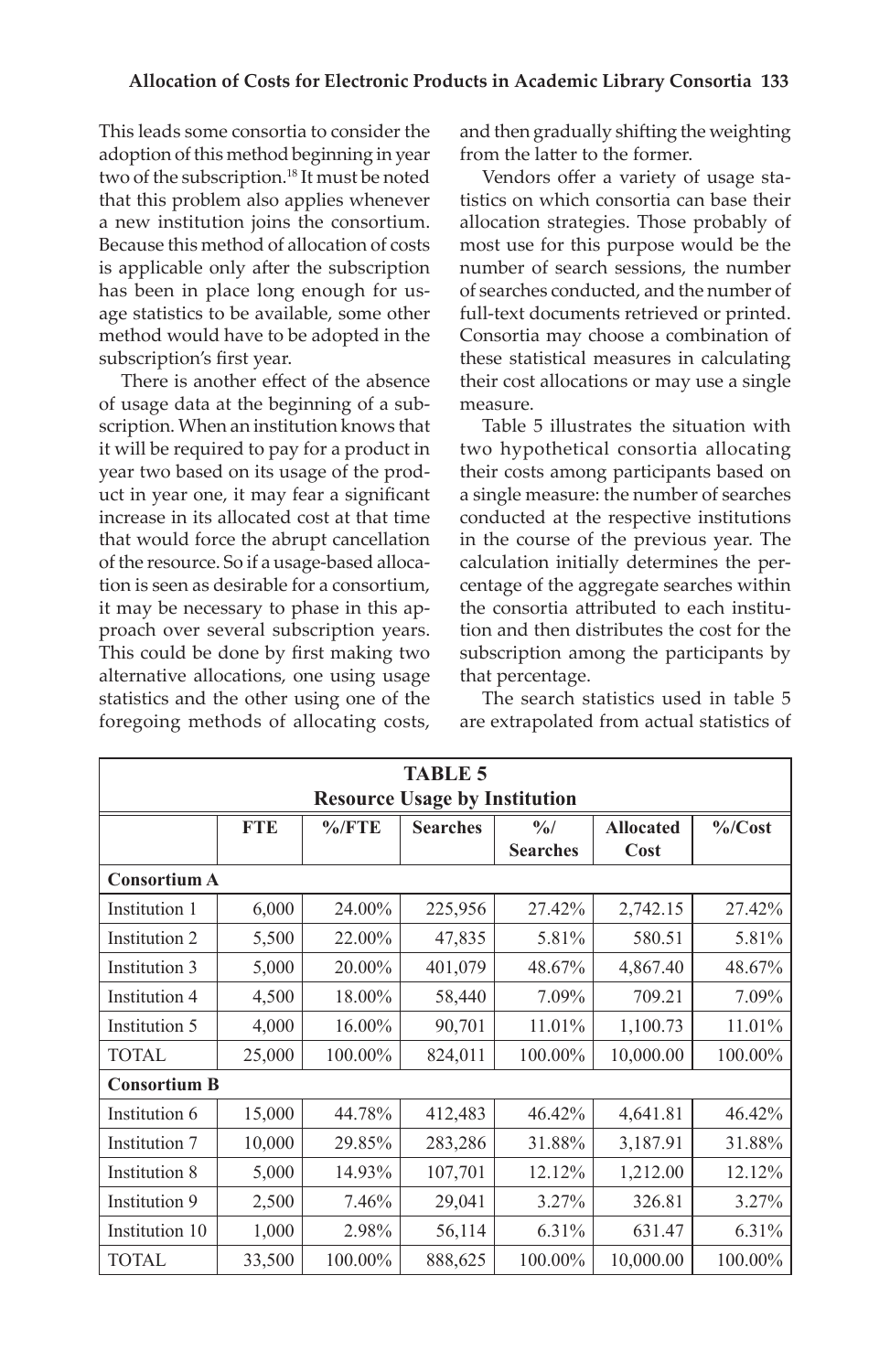of variation that might exist among differ- the institutions, there are some significant anomalies. Noteworthy, for example, is of four, even though the hypothetical institutions are the same size. In addition, FTE student enrollment is only 40 per- cent of the larger institution. Consortia considering allocating their costs based a real consortium to illustrate the reality ent institutions. Although the number of searches generally tracks with the size of the fact that search statistics for Institution 3 and Institution 8 differ by a factor Institution 10 has almost twice as many searches as Institution 9, even though its on usage should expect such variability among their participants.

 Another potential negative for using usage data in determining cost alloca- gaged faculty who assign library research, and the like. In other words, libraries In fact, one could argue that an alloca- tion of costs based on usage results in them negatively in this way. Conversely, it could be argued that this is just the cost of doing business and that, as all consortium participants strive to be more effective, tion, and one that has led some consortia explicitly to reject this approach, is that it appears to penalize libraries that have more active instructional programs, enare disadvantaged when they are more effective in carrying out their mission.19 an economic incentive *not* to conduct an effective program supporting the use of consortially licensed products. It would be a tragedy indeed if libraries willingly entered into agreements that influenced these costs will even out.

 A final caveat must be mentioned regarding an allocation of costs based on usage. Like several of the other methods

 for allocating costs, a usage-based for- pay more for the resource through the it alone.Arnold Hirshon suggests that this amount of usage an individual library mula has the potential for generating an allocation that would require a library to consortium than it would by purchasing can be remedied by setting a maximum would be assessed.<sup>20</sup>

 A usage-based method of allocating costs may be of particular value for consor- tia with disparate memberships, and espe- cially so for multitype consortia, because it is based on a measure that has an identical meaning for all participating institutions regardless of size or type. Moreover, this method relates the cost of a product for a specific institution directly to the value it gets from the product. Small institutions with research-oriented curricula will like- ly pay a much higher rate per user using this method because of their higher level of usage.<sup>21</sup> However, because high-usage institutions are receiving a greater value for their investment, it could be argued that allocating them a higher portion of the costs would be appropriate.

#### **Conclusion**

 ous formulae presented here might be although some may be problematic. Consortia should be very sensitive to issues of fairness in the cost-allocation methods they adopt and should take care to implement formulae that are Academic library consortia have several options when facing decisions on how to allocate costs for their group purchases of electronic products. Each of the variappropriate for use in specific situations, clearly understandable and equitable to all participants.

#### **Notes**

<sup>1.</sup> Reason Baathuli Nfila and Kwasi Darko-Ampem, "Developments in Academic Library Consortia from the 1960s through to 2000: A Review of the Literature," *Library Management* 23, no. 4/5 (2002): 209.

<sup>2.</sup> Barbara Allen and Arnold Hirshon referred to this approach as characterizing a federation more than a consortium and questioned the ability of such an organization to achieve results beyond the most basic. See Barbara McFadden Allen and Arnold Hirshon, "Hanging Together to Avoid Hanging Separately: Opportunities for Academic Libraries and Consortia," *Information*